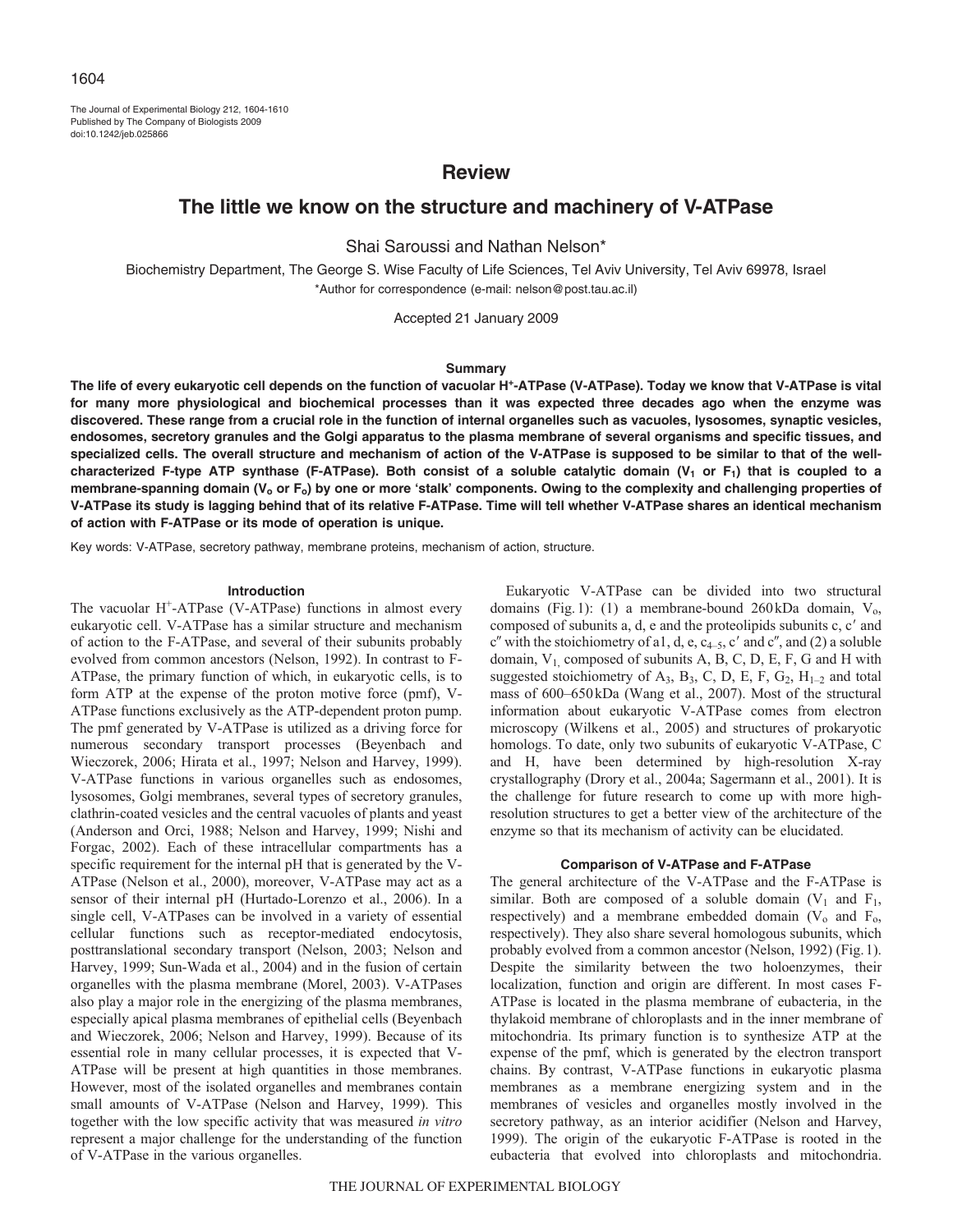

Fig. 1. Diagram of V-ATPase architecture. V-ATPases consist of two domains: a soluble domain,  $V_1$ , and a membrane-embedded domain,  $V_0$ . F-ATPase homologous subunits are colored orange. V-ATPase unique subunits are colored light blue.

Because its assembly requires gene products of the organelles, it is confined to these organelles and shows no contact with the cell cytoplasm (Nelson, 1992). The origin of V-ATPase is related to the F-ATPase of Archaea (also called A-ATPase), and evolved in eukaryotes concomitantly with the secretory pathway. In contrast to the F-ATPase, V-ATPase is necessary for almost every eukaryotic cell, and except for yeast, the consequence of its destruction is lethality (Nelson and Harvey, 1999).

Looking closely into the structure of the two enzymes reveals a fundamental difference in the composition of  $V_0$  and  $F_0$ . The multimeric proteolipid subunit c (c-ring) of F-ATPase consists of 10–14 identical subunits (depending on the organism and organelle). Each subunit, with a molecular mass of 8 kDa, consists of two transmembrane α-helices. Helix 2 contains a negatively charged amino acid in position 61 (in *Escherichia coli*) that is essential for proton translocation (Fillingame et al., 2003) (Fig. 2A). The V-ATPase proteolipid is homologous to the F-ATPase proteolipid but the former is twice the size, 16 kDa, with four transmembrane α-helices (Mandel et al., 1988; Nelson and Nelson, 1989). The essential negatively charged glutamic acid in position 137 (in *Saccharomyces cerevisiae*) which also binds *NN*--dicyclohexylcarbodi-imide (DCCD) is located in helix 4 (Fig. 2B).

Unlike F-ATPase, the c-ring of the yeast V-ATPase consist of three different subunits, so called  $c$ ,  $c'$  and  $c''$ , which are encoded by three different genes (in *S. cerevisiae*: *vma3*, *vma11* and *vma16*, respectively). Together they assemble a six- to seven-subunit ring in the following possible stoichiometry of  $c_{4-5}$ , c', c'' (Powell et al., 2000). Subunits c' and c" are homologous to subunit c and consist



Fig. 2. Diagram of subunit c from F-ATPase (A) and V-ATPase (B). Subunit c of the V-ATPase consists of four transmembrane helices, two of which are homologs of the two transmembrane helices of F-ATPase (homologous helices are colored in brown and blue). The negatively charged amino acid Asp61 of E. coli F-ATPase and Glu137 of S. cerevisiae V-ATPase (colored in red) are essential for proton translocation. The structure of subunit c from E. coli F-ATPase is according to Protein Data Bank (PDB) ID 1c0v (Grivin et al., 1998). The model of subunit c from S. cerevisiae V-ATPase was generated with 3D-JIGSAW using PDB ID 2bl2 (Murata et al., 2005). All structural figures were rendered with PyMOL (www.pymol.org). (C) Diagram of S. cerevisiae V-ATPase c-ring. The c-ring consists of three different subunits Vma3p, Vma11p and Vma16p (also termed c, c' and c", respectively), which assemble a six to seven subunit ring with a possible stoichiometry of c<sub>4-5</sub>, c', c". Subunit c' locates counterclockwise to subunit c" (as viewed from the lumen) and the other four or five copies of subunit c complete the rest of the ring.

of four and five transmembrane α-helices, respectively (Hirata et al., 1997). Null mutation of subunit c" (vma16Δ), like most of the null mutations in yeast, results in a conditionally lethal phenotype (Nelson and Nelson, 1990). It was found that Vma16p from lemon fruit and *Arabidopsis thaliana* was able to complement the yeast *vma16*Δ null mutant. Moreover, sequence homology of subunit c" between lemon fruit and yeast, reveals high identity among αhelices 2–5 (56%) but not with helix 1, which is lacking in plants. These findings led us to suggest that in yeast, helices 2–5 of subunit  $c<sup>ν</sup>$  are transmembrane and that the first α-helix is a cytoplasmic segment (Aviezer-Hagai et al., 2003). Taking into account the orientation of each proteolipid (Flannery et al., 2004), a series of gene fusion constructs between pairs of proteolipids was tested for assembly and activity and the results suggested a particular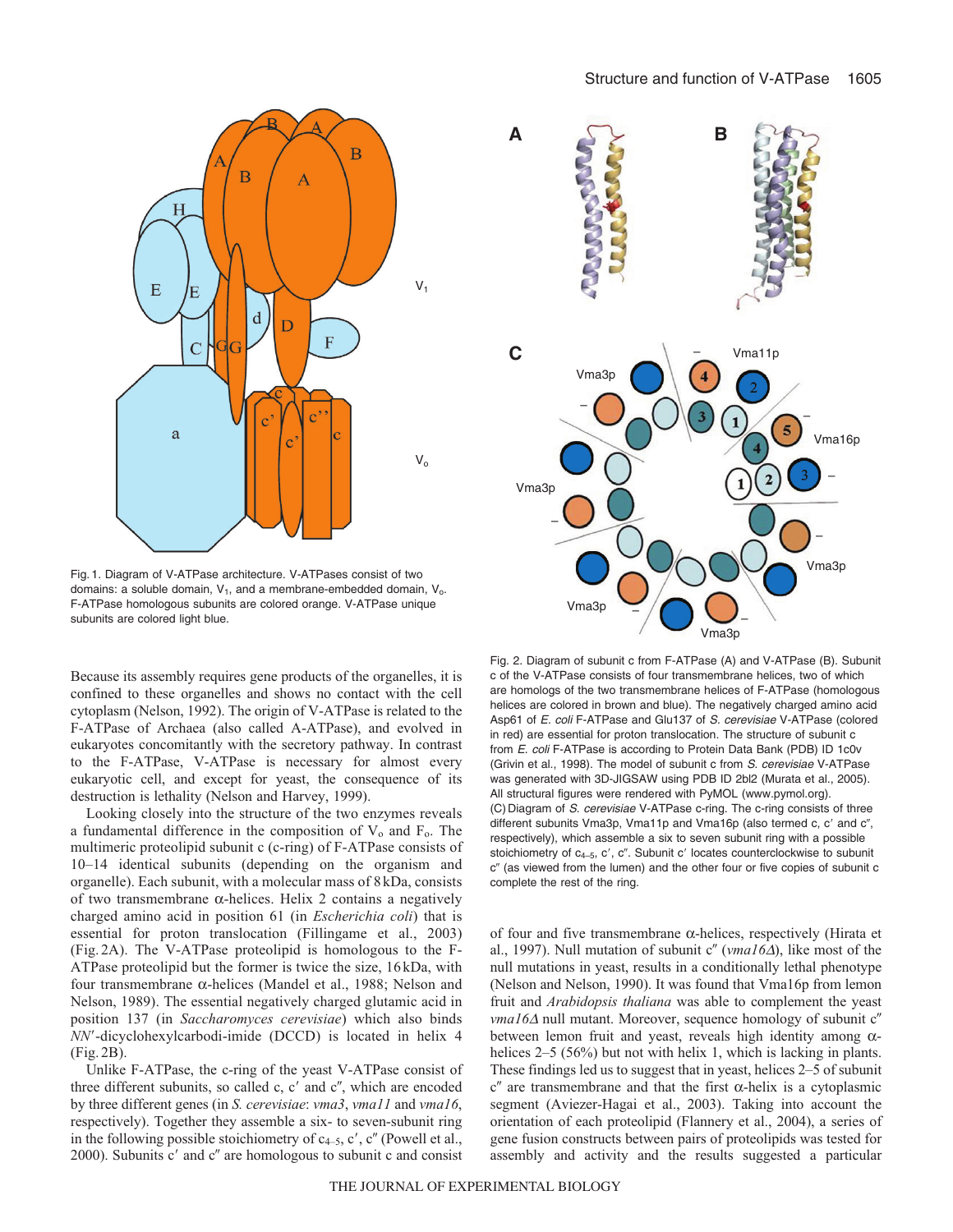## 1606 S. Saroussi and N. Nelson

asymmetric arrangement of the proteolipid in the c-ring (Wang et al., 2007). Subunit c' locates counterclockwise to subunit c" (as viewed from the lumen) and the other copies of subunit c form the rest of the c-ring (Fig.2C). The question we may ask is why V-ATPase needs such a large, multi-subunit, c-ring? We suggest that the constraint that led to gene duplication resulted in a so called proton slip mechanism (Moriyama and Nelson, 1988; Nelson et al., 2002; Perzov et al., 2001). This mechanism enables proton slippage in order to retain a membrane potential of about 120mV and avoid thermodynamic equilibrium (about 240mV). If proton slippage does not occur, the membrane potential will reach its maxima and ATP hydrolysis will cease.

Proton translocation from one side of the membrane to the other is assigned to subunit a. In *E. coli*, F-ATPase subunit a is 30kDa. It is a highly hydrophobic protein consisting of five transmembrane α-helices (Vik and Ishmukhametov, 2005). Eukaryotic V-ATPase subunit a is much larger, about 100kDa, and consists of two domains. The hydrophilic N-terminal domain and a large membrane-embedded, highly hydrophobic domain that spans the membrane with eight α-helices (Wang et al., 2008). *S. cerevisiae* contains two isoforms of subunit a, encoded by two genes: *VPH1* and *STV1.* Their gene products are usually assigned to the vacuole (Vph1p), and to the Golgi and endosomes (Stv1p) (Manolson et al., 1994). This suggests that the isoforms are responsible for enzyme localization. In contrast to other V-ATPase subunits, *VPH1* or *STV1* null mutants can grow on a pH7.5 medium (the double mutant is lethal). We have shown that the *vph1*<sup>Δ</sup> mutant has an high levels of STV1 and that purified vacuoles contain assembled V-ATPase complexes (not contaminated with endosomal V-ATPase). In addition, the amount of proton pumping was measurable (Perzov et al., 2002).

#### **Cold inactivation**

The purification process of the  $V_0V_1$  complex must be delicate and fast because of the high sensitivity of the enzyme, in particular to cold. Incubation of reconstituted  $V_0V_1$  complexes purified from chromaffin granules at  $0^{\circ}$ C in the presence of Mg<sup>2+</sup>, Cl<sup>–</sup> and ATP resulted in a reduction of the ATPase activity and proton translocation. It was found that  $0.1$  mmol  $l^{-1}$  MgATP and  $0.2$  mol  $l^{-1}$ NaCl cause maximal inhibition. Similar results were found with V-ATPase of clathrin-coated vesicles, synaptic vesicles, kidney microsomes, red beet vacuoles and tomato vacuoles. The reason for the decline of the enzyme activity was the release of five polypeptides from the complex, which were found to be part of  $V_1$  (Moriyama and Nelson, 1989). Later on, *in vivo* studies discovered that depletion of glucose and elevated amount of NaCl in the growth medium (in yeast) and molting (in insects), results in a reversible dissociation of  $V_1$  (Kane, 1995; Perzov et al., 2001; Sumner et al., 1995).

It was suggested that the dissociation of  $V_1$  is a result of the release of the unique subunit C which serves as a link between  $V_0$ and  $V_1$  and that this phenomena is part of enzyme regulation (Beyenbach and Wieczorek, 2006). The dissociated  $V_1$  was found to be not active, furthermore the membrane bound  $V_0$  was not able to translocate protons (Beltran and Nelson, 1992). We suggest that if the  $V_0$  were to keep its proton conductivity intact after the  $V_1$ dissociation, the organism would be doomed under cold and other stress conditions.

#### **Mechanism of action**

It is accepted that F-ATPase and V-ATPase share similar mechanisms of action. Is this correct? Is the conventional mechanism for ATP hydrolysis correct? These two naive questions arise from the following facts.

The first crystal structure of bovine heart mitochondrial  $F_1$ -ATPase was presented by the Walker group (Abrahams et al., 1994). The structure revealed a hexagonal, asymmetric catalytic unit, in which each β-catalytic site had different conformations. One catalytic site was occupied by AMP-PNP (adenylylimidodiphosphate), a non-hydrolysable analogue of ATP, the second was occupied by ADP and the last was empty. It was suggested that the conformational change is a consequence of the rotation of γ-subunit. This structure fits with Boyer's 'binding change mechanism' which suggests that the three catalytic sites have different nucleotide affinities (Boyer, 1993). A series of  $F_1$ -ATPase structures was published subsequently supporting these findings, but some of them raise doubt. There are few  $F_1$ -ATPase structures that do not have classical binding change mechanism properties.  $F_1$ -ATPase from rat liver mitochondria was found to have a symmetrical hexagonal structure with all three catalytic sites occupied by nucleotides (Bianchet et al., 1998).  $F_1$ -ATPase from the thermophilic *Bacillus* PS3 had a symmetrical hexagonal structure with no nucleotides bound to the catalytic sites (Shirakihara et al., 1997). Another example is the  $F_1$ -ATPase from spinach chloroplasts. Here, the catalytic sites adopt closed conformation, with no nucleotide binding, to form a symmetrical hexagonal structure (Groth and Pohl, 2001). Collectively, these results may suggest that some of the reported structures are not well

| Table 1. Summary of eukaryotic and prokaryotic V-ATPases determined from their high resolution three-dimensional crystal structures |  |
|-------------------------------------------------------------------------------------------------------------------------------------|--|
|                                                                                                                                     |  |

|                 | Subunit                                                                       | Function                                                  | Reference (PDB ID)            |
|-----------------|-------------------------------------------------------------------------------|-----------------------------------------------------------|-------------------------------|
| S. cerevisiae   | V-ATPase subunit C                                                            | Stator, actin binding                                     | Drory et al., 2004a (1u7l)    |
|                 | V-ATPase subunit H                                                            | Regulation                                                | Sagermann et al., 2001 (1ho8) |
| T. thermophilus | Bacterial V-ATPase subunit F (homolog to yeast<br>subunit F)                  | Regulation                                                | Makyio et al., 2005 (2d00)    |
|                 | Bacterial V-ATPase subunit C (homolog to yeast<br>subunit d)                  | Link between the central stalk and<br>the membrane sector | Numoto et al., 2004 (1v9m)    |
|                 | Bacterial V-ATPase subunit C (homolog to yeast<br>subunit d)                  | Link between the central stalk and<br>the membrane sector | Iwata et al., 2004 (1r5z)     |
| H. hire         | Na <sup>+</sup> -dependent V-ATPase subunit K (homolog to<br>yeast subunit c) | Rotor                                                     | Murata et al., 2005 (2bl2)    |
| M. mazei        | A-ATPase subunit B (homolog to yeast subunit B)                               | Regulation                                                | Schaefer et al., 2006 (2c61)  |
|                 | PDB ID. Protein Data Bank, identification number.                             |                                                           |                               |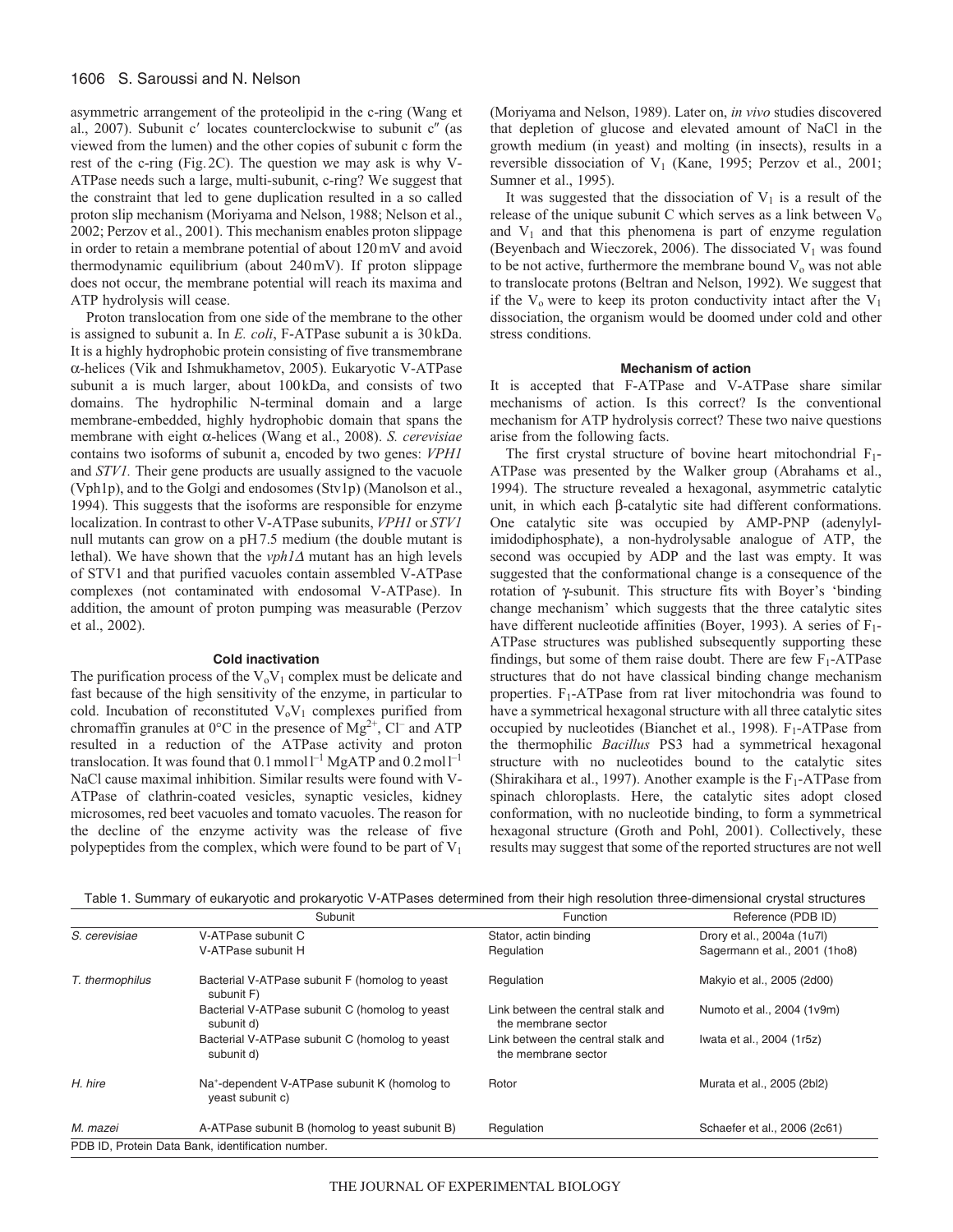

Fig. 3. Crystal structures of V-ATPase subunits and their prokaryotic homologs. (A) Crystal structure of subunit C from S. cerevisiae (PDB ID 1U7L). The structure consists of three distinct domains. An upper globular domain, the 'head' (blue). An elongated domain, the 'neck' (green) and lower globular domain, the 'foot' (red). (B) Crystal structure of subunit H from S. cerevisiae (PDB ID 1Ho8). There are two distinct domains. A large N-terminal domain (red) and a smaller C-terminal domain (blue). (C) Crystal structure of subunit F from T. thermophilus (PDB ID 2d00) in its 'extended' form. It is elongated with two distinct domains. An N-terminal domain (red) and a C-terminal domain (blue) connected by a flexible loop (green). (D) Crystal structure of subunit B from M. mazei (PDB ID 2c61). It consists of three domains: an N-terminal domain (blue), an intermediate domain (green) and a C-terminal domain (red). A P-loop is colored yellow. (E) Crystal structure of subunit C from T. thermophilus (PDB ID 1r5z). It is funnel shaped with three similar structural domains (colored in red, green and blue). (F) Crystal structure of the K-ring from E. hire (PDB ID 2bl2). The K-ring consists of 10 identical subunits. Each subunit contains of four transmembrane α-helices (H1–4) and one soluble α-helix. Negatively charged Glu137, situated in H4 (orange stick), blocks the Na+ atom (yellow sphere). H0 is colored green, H1 is red, H2 is blue, H3 is magenta and H4 is orange.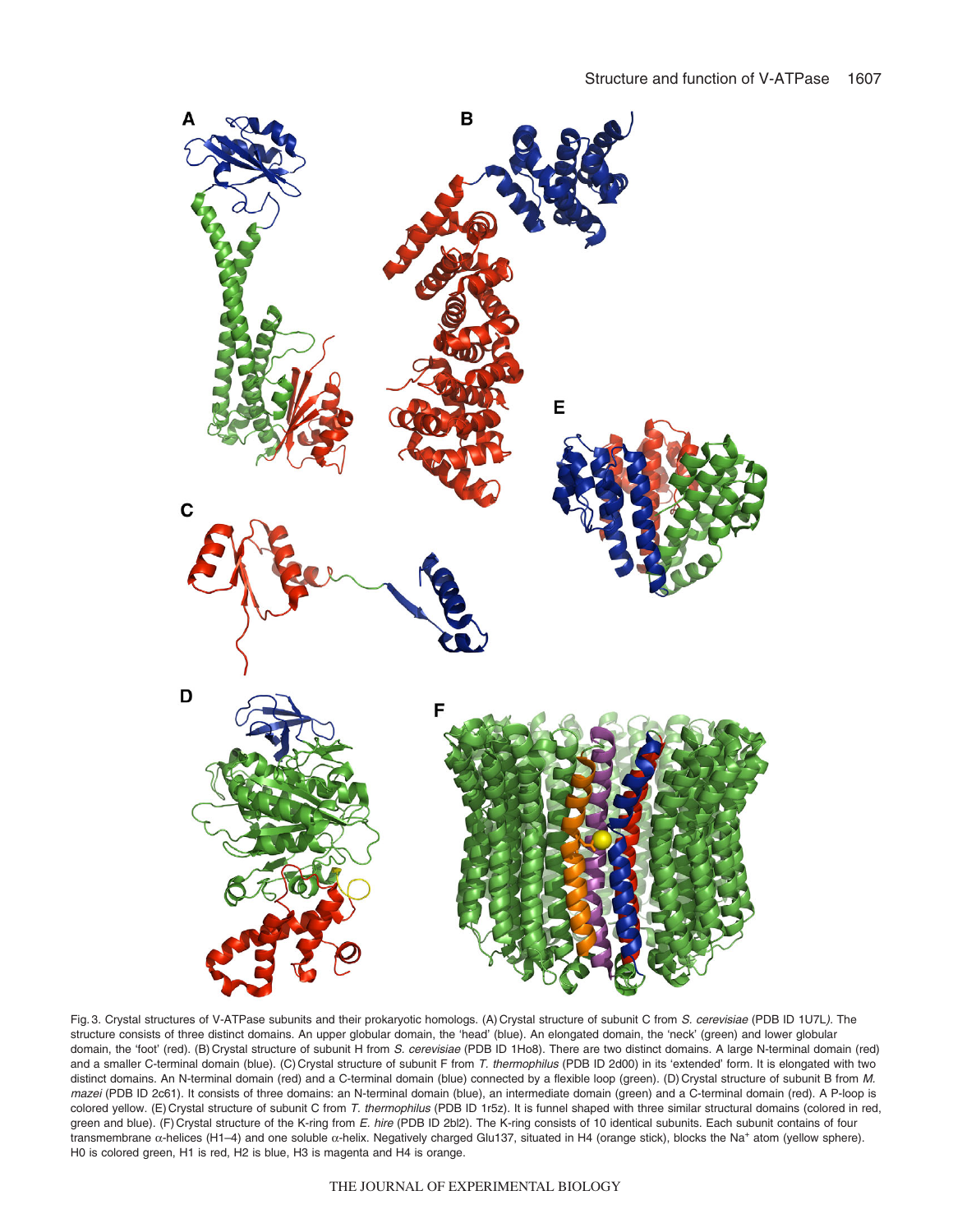## 1608 S. Saroussi and N. Nelson

resolved. However, there are other possibilities such as crystallographic constrains that have to be kept in mind.

The strongest support for the rotary mechanism came from the observation of a spectacular experiment in which the globular part of bacterial F-ATPase was fixed onto a solid support and an ATPdependent rotation of a fluorescent rod attached to the γ-subunit or the c-ring (Noji et al., 1997; Omote et al., 1999; Panke et al., 2000). Amazingly, the fact that less than 1% of the total fixed F-ATPase molecules exhibited rotation was totally neglected. Is it possible that the rotating F-ATPase molecules were chemically modified by processes such as proteolytic digestion of one of the subunits? Even if we take the rotation experiments at face value, some discrepancies between the structural information and the rotation mechanism were reported (Sielaff et al., 2008). Can we adopt the wealth of information obtained for F-ATPase to explain the mechanism of action of eukaryotic V-ATPase? Only time will tell.

### **Structural biology**

Studying the structure of the entire  $V_0V_1$  complex requires a concerted effort of various analytical methods such as electron microscopy (EM), small angle X-ray scattering (SAXS), X-ray crystallography, etc. The combination of these methods in addition to biochemical methods such as cross linking assays, localization assays and purification processes may advance our understanding of the structure of V-ATPase.

The increasing use of electron microscopy provides a picture of the holoenzyme. Low resolution structures of V-ATPase from mammals, yeast and plants reveal a general architecture resembling F-ATPase. The complex is cylindrical with overall dimension of  $28 \text{ nm} \times 14 \text{ nm} \times 14 \text{ nm}$ . The two major domains, the 6.5 nm V<sub>o</sub> and the 9nm  $V_1$  are connected by a 6nm stalk (Domgall et al., 2002; Harrison et al., 2003; Wilkens et al., 1999; Wilkens et al., 2005; Zhang et al., 2003). Electron density maps can be used to identify the docking of high resolution structures of a single subunit (or complexes) from eukaryotic and prokaryotic V-ATPase, and thus a structural model can be built. The next level of structure determination is achieved by high resolution three-dimensional structure. Here we can deduce and understand both the structure and functionality of the protein. Unlike F-ATPase, there is no structure evidence of a soluble domain or a membrane embedding domain in the eukaryotic V-ATPase. Notwithstanding, with the relatively minor structural information from single subunit structures of the eukaryotic V-ATPase or its bacterial and archaeal homologs (Table 1), we are trying to learn about the mode of action of the enzyme, the function of each subunit and the interaction between them (reviewed by Drory and Nelson, 2006b).

### Structures related to V<sub>1</sub>

The crystal structure of the unique V-ATPase subunit C (Vma5p) from *S. cerevisiae* was determined at 1.75Å resolution in our laboratory a few years ago (Drory et al., 2004a; Drory et al., 2004b; Drory and Nelson, 2006b). It has three distinct domains: an upper globular domain, the 'head', an elongated domain, the 'neck', and a lower globular domain, the 'foot' (Fig.3A). We suggest that the protein head domain is attached to the catalytic sector and the 'foot' and the neck' domains interact with the membrane domain and act as a stator. Disassembly of the C subunit during glucose depletion or cold treatment followed by the dissociation of the  $V_1$  from  $V_0$ , support the notion of a static connection between the catalytic and the membrane sectors (Beyenbach and Wieczorek, 2006). A second crystal structure was determined at 2.9Å resolution. This structure is highly similar to the first, with the foot and lower neck domain but a large movement of the head domain was found. This phenomenon leads us to attribute a flexible ratchet property to this stator. We also found a remarkable similarity between subunit C foot and head domains and the actin binding protein from the gelsolin family. Moreover, V-ATPase was found to bind F and G actin with high affinity and it also leads to cross linking of actin filaments (Vitavska et al., 2003). Taking all together, we modeled the interaction between actin filaments and subunit C and we found that actin can bind both head and foot domains without any interference between the two (Drory and Nelson, 2006a).

The structure of subunit H (*S. cerevisiae*, Vma13P) was determent at 2.95Å resolution (Sagermann et al., 2001). It is an αhelical, elongated structure with two distinct domains connected by four residues, probably a flexible loop (Fig.3B). It has five HEAT motifs (also called armadillo motifs) similar to the karyopherins family, a nuclear localization signal (NLS) binding protein. This similarity may suggest that subunit H binds other proteins using a similar mechanism to the karyoproteins, and may also provide an indication for the regulation properties of ATPase activity that are attributed to this subunit.

Prokaryotic V-ATPase subunit F (Vma7p) is known to function in ATPase activity and in the association of  $V_1$  with  $V_0$ . The crystal structure of subunit F was determined at 2.2Å resolution from the archaean *Thermus thermophilus* (Makyio et al., 2005). The Nterminal and the C-terminal domains are composed of an α/β-fold and they are connected with a flexible loop (Fig.3C). In addition to the crystal structure, single pair fluorescence resonance energy transfer (FRET) analysis indicates that subunit F exist in two conformations, 'extended' and 'retracted', depending on the presence and absence of ATP, respectively. Moreover, it supports the idea that only one copy of subunit F exist in the V-ATPase complex.

Archeal V-ATPase subunit B, the non-catalytic subunit in the catalytic domain, shares a 58% identity with its *S. cerevisiae* homolog, subunit B. Its structure was determined at  $1.5\text{\AA}$ resolution from the archaean *Methanosarcina mazei* (Schafer et al., 2006). Subunit B is 80Å long and 50Å wide. It consists of three domains: a six-strand β-barrel N-terminal domain, an intermediate domain composed of α/β-fold and an α-helical C-terminal domain (Fig.3D). It has been shown that this regulatory subunit can bind nucleotides, but as in eukaryotic subunit B the nucleotide binding site, the P-loop, does not exist in the conserved position as in subunit  $\alpha$  of F-ATPase, and both counterparts share identical sequence it the apparent P-loop position. The question whether this shared identical sequence binds nucleotides in both prokaryotic and eukaryotic V-ATPase is still open. Co-crystallization of prokaryotic subunit B with nucleotides may answer this question.

#### Structures related to V<sub>o</sub>

Prokaryotic subunit C shares low but significant sequence similarity (18%) with its yeast homologous subunit d (Vma6p). It is solely ascribed to V-ATPase, and it is located at the central stalk. The structure of subunit C was determined first from the eubacterium *T. thermophilus* at 1.95Å resolution (Iwata et al., 2004) and subsequently, at 1.85Å resolution (Numoto et al., 2004). Subunit C is funnel shaped with dimensions of  $45 \text{ Å} \times 50 \text{ Å} \times 50 \text{ Å}$ . It is mainly  $\alpha$ -helical and consists of three similarly structured domains (Fig.3E). The lower central region of the protein is about 30Å in diameter, which matches the 30Å diameter cavity of the cring of *E. coli*. Moreover, the structure reveals a positively charged amino acid region, mainly lysine, at the lower central region, which may interact with the negatively charged glutamic acid of the L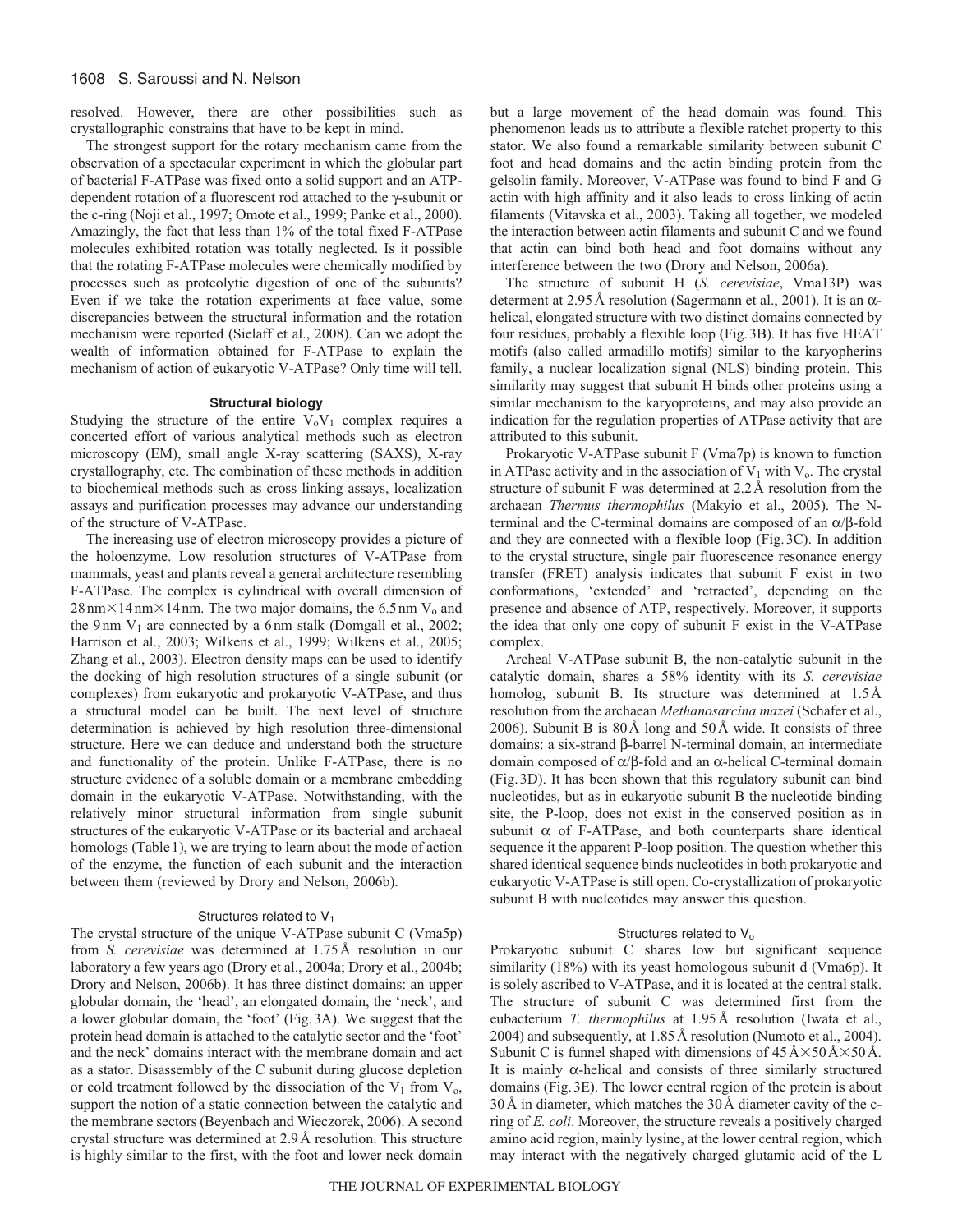subunit (part of the membrane embedded L-ring, the homolog of F-ATPase and V-ATPase subunit c). Recently a low resolution structure of subunit d from *S. cerevisiae* V-ATPase was determined from solution X-ray scattering data. According to these findings, subunit d is a boxing glove shape with two distinct domains (Thaker et al., 2007). These data contradict the suggested structural similarity between subunit C of *T. thermophilus* and subunit d from *S. cerevisiae*. Therefore, the question of whether prokaryotic subunit C and eukaryotic subunit d are homologous and share similar function remains unanswered.

Na<sup>+</sup>-dependent vacuolar ATPase is a close relative of the eukaryotic V-ATPase. The structure of its ring (K-ring) was determined from the prokaryotic *Enterococcus hire* at 2.1Å resolution (Murata et al., 2005). The ring consists of 10 similar subunits, encoded by the same gene, *NtpK*. Each subunit contains five α-helices, H0–H4. The first α-helix (H0) is cytoplasmic and the other four  $\alpha$ -helices (H1–H4) are transmembrane. Similar to its eukaryotic homolog, the essential negatively charged glutamic acid is placed in H4 in position 137, which blocks the  $Na<sup>+</sup>$  atom within the binding pocket (Fig.3F). The ring dimensions are 68Å in length and 83Å maximal diameter. As expected from sequence similarity, the ring length is similar to the *S. cerevisiae* and *Ilyobacter tartaricus* F-ATPase c-ring, 58Å and 70Å, respectively (Meier et al., 2005; Stock et al., 1999). Interestingly, the ring maximal diameter is much larger the F-ATPase homologs, 55Å and 50Å, respectively). These differences may reflect differences in the association of the ring with the central stalk.

Despite the primary structure similarity and the apparent resemblance in architecture, the understanding of the exact structure and the mode of action of each subunit within the eukaryotic V-ATPase c-ring is yet to be determined.

At this point we would like to emphasize that at the time of submission of this review, the high resolution structure of the membrane-embedded proton channel (subunit a in V-ATPase and F-ATPase) has not been determined. Such structural information will facilitate the understanding of the proton translocation mechanism and as a consequence the clarification of the mechanism of energy conversion by the mechano-chemical machines of F- and V-ATPases.

This project has been funded by the Bundesministerium fur Bildung und Forchung (BMBF) (German Federal Ministry of Education and Research) and supported by international bureau of BMBF at the DLR (German Aerospace Center).

#### **References**

- **Abrahams, J. P., Leslie, A. G., Lutter, R. and Walker, J. E.** (1994). Structure at 2.8 A resolution of F1-ATPase from bovine heart mitochondria. Nature **370**, 621-628.
- **Anderson, R. G. and Orci, L.** (1988). A view of acidic intracellular compartments. J. Cell Biol. **106**, 539-543.
- **Aviezer-Hagai, K., Padler-Karavani, V. and Nelson, N.** (2003). Biochemical support for the V-ATPase rotary mechanism: antibody against HA-tagged Vma7p or Vma16p but not Vma10p inhibits activity. J. Exp. Biol. **206**, 3227-3237.
- **Beltran, C. and Nelson, N.** (1992). The membrane sector of vacuolar H(+)-ATPase by itself is impermeable to protons. Acta Physiol. Scand. Suppl. **607**, 41-47.
- **Beyenbach, K. W. and Wieczorek, H.** (2006). The V-type H+ ATPase: molecular structure and function, physiological roles and regulation. J. Exp. Biol. **209**, 577-589.
- **Bianchet, M. A., Hullihen, J., Pedersen, P. L. and Amzel, L. M.** (1998). The 2.8-A structure of rat liver F1-ATPase: configuration of a critical intermediate in ATP synthesis/hydrolysis. Proc. Natl. Acad. Sci. USA **95**, 11065-11070.
- **Boyer, P. D.** (1993). The binding change mechanism for ATP synthase-some probabilities and possibilities. Biochim. Biophys. Acta **1140**, 215-250.
- **Domgall, I., Venzke, D., Luttge, U., Ratajczak, R. and Bottcher, B.** (2002). Threedimensional map of a plant V-ATPase based on electron microscopy. J. Biol. Chem. **277**, 13115-13121.
- **Drory, O. and Nelson, N.** (2006a). The emerging structure of vacuolar ATPases. Physiology (Bethesda) **21**, 317-325.
- **Drory, O. and Nelson, N.** (2006b). Structural and functional features of yeast V-ATPase subunit C. Biochim. Biophys. Acta **1757**, 297-303.
- **Drory, O., Frolow, F. and Nelson, N.** (2004a). Crystal structure of yeast V-ATPase subunit C reveals its stator function. EMBO Rep. **5**, 1148-1152.
- **Drory, O., Mor, A., Frolow, F. and Nelson, N.** (2004b). Expression, crystallization and phasing of vacuolar H(+)-ATPase subunit C (Vma5p) of Saccharomyces cerevisiae. Acta Crystallogr. D Biol. Crystallogr. **60**, 1906-1909.
- **Fillingame, R. H., Angevine, C. M. and Dmitriev, O. Y.** (2003). Mechanics of coupling proton movements to c-ring rotation in ATP synthase. FEBS Lett. **555**, 29- 34.
- **Flannery, A. R., Graham, L. A. and Stevens, T. H.** (2004). Topological characterization of the c, c', and c" subunits of the vacuolar ATPase from the yeast Saccharomyces cerevisiae. J. Biol. Chem. **279**, 39856-39862.
- **Girvin, M. E., Rastogi, V. K., Abildgaard, F., Markley, J. L. and Fillingame, R. H.** (1998). Solution structure of the transmembrane H+-transporting subunit c of the F1F0 ATP synthase. Biochemistry **37**, 8817-8824.
- **Groth, G. and Pohl, E.** (2001). The structure of the chloroplast F1-ATPase at 3.2 A resolution. J. Biol. Chem. **276**, 1345-1352.
- **Harrison, M., Durose, L., Song, C. F., Barratt, E., Trinick, J., Jones, R. and** Findlay, J. B. (2003). Structure and function of the vacuolar H<sup>+</sup>-ATPase: moving from low-resolution models to high-resolution structures. J. Bioenerg. Biomembr. **35**, 337-345.
- **Hirata, R., Graham, L. A., Takatsuki, A., Stevens, T. H. and Anraku, Y.** (1997). VMA11 and VMA16 encode second and third proteolipid subunits of the Saccharomyces cerevisiae vacuolar membrane H+-ATPase. J. Biol. Chem. **272**, 4795-4803.
- **Hurtado-Lorenzo, A., Skinner, M., El Annan, J., Futai, M., Sun-Wada, G. H., Bourgoin, S., Casanova, J., Wildeman, A., Bechoua, S., Ausiello, D. A. et al.** (2006). V-ATPase interacts with ARNO and Arf6 in early endosomes and regulates the protein degradative pathway. Nat. Cell Biol. **8**, 124-136.
- **Iwata, M., Imamura, H., Stambouli, E., Ikeda, C., Tamakoshi, M., Nagata, K., Makyio, H., Hankamer, B., Barber, J., Yoshida, M. et al.** (2004). Crystal structure of a central stalk subunit C and reversible association/dissociation of vacuole-type ATPase. Proc. Natl. Acad. Sci. USA **101**, 59-64.
- **Kane, P. M.** (1995). Disassembly and reassembly of the yeast vacuolar H(+)-ATPase in vivo. J. Biol. Chem. **270**, 17025-17032.
- **Makyio, H., Iino, R., Ikeda, C., Imamura, H., Tamakoshi, M., Iwata, M., Stock, D., Bernal, R. A., Carpenter, E. P., Yoshida, M. et al.** (2005). Structure of a central stalk subunit F of prokaryotic V-type ATPase/synthase from Thermus thermophilus. EMBO J. **24**, 3974-3983.
- **Mandel, M., Moriyama, Y., Hulmes, J. D., Pan, Y. C., Nelson, H. and Nelson, N.** (1988). cDNA sequence encoding the 16-kDa proteolipid of chromaffin granules implies gene duplication in the evolution of H+-ATPases. Proc. Natl. Acad. Sci. USA **85**, 5521-5524.
- **Manolson, M. F., Wu, B., Proteau, D., Taillon, B. E., Roberts, B. T., Hoyt, M. A. and Jones, E. W.** (1994). STV1 gene encodes functional homologue of 95-kDa yeast vacuolar H(+)-ATPase subunit Vph1p. J. Biol. Chem. **269**, 14064-14074.
- **Meier, T., Polzer, P., Diederichs, K., Welte, W. and Dimroth, P.** (2005). Structure of the rotor ring of F-Type Na+-ATPase from Ilyobacter tartaricus. Science **308**, 659- 662.
- **Morel, N.** (2003). Neurotransmitter release: the dark side of the vacuolar-H+ATPase. Biol. Cell **95**, 453-457.
- Moriyama, Y. and Nelson, N. (1988). The vacuolar H<sup>+</sup>-ATPase, a proton pump controlled by a slip. Prog. Clin. Biol. Res. **273**, 387-394.
- **Moriyama, Y. and Nelson, N.** (1989). Cold inactivation of vacuolar proton-ATPases. J. Biol. Chem. **264**, 3577-3582.
- **Murata, T., Yamato, I., Kakinuma, Y., Leslie, A. G. and Walker, J. E.** (2005). Structure of the rotor of the V-Type Na+-ATPase from Enterococcus hirae. Science **308**, 654-659.
- **Nelson, H. and Nelson, N.** (1989). The progenitor of ATP synthases was closely related to the current vacuolar H+-ATPase. FEBS Lett. **247**, 147-153.
- **Nelson, H. and Nelson, N.** (1990). Disruption of genes encoding subunits of yeast vacuolar H(+)-ATPase causes conditional lethality. Proc. Natl. Acad. Sci. USA **87**, 3503-3507.
- **Nelson, N.** (1992). Evolution of organellar proton-ATPases. Biochim. Biophys. Acta **1100**, 109-124.
- Nelson, N. (2003). A journey from mammals to yeast with vacuolar H<sup>+</sup>-ATPase (V-ATPase). J. Bioenerg. Biomembr. **35**, 281-289.
- **Nelson, N. and Harvey, W. R.** (1999). Vacuolar and plasma membrane protonadenosine triphosphatases. Physiol. Rev. **79**, 361-385.
- **Nelson, N., Perzov, N., Cohen, A., Hagai, K., Padler, V. and Nelson, H.** (2000). The cellular biology of proton-motive force generation by V-ATPases. J. Exp. Biol. **203**, 89-95.
- **Nelson, N., Sacher, A. and Nelson, H.** (2002). The significance of molecular slips in transport systems. Nat. Rev. Mol. Cell Biol. **3**, 876-881.
- **Nishi, T. and Forgac, M.** (2002). The vacuolar (H+)-ATPases-nature's most versatile proton pumps. Nat. Rev. Mol. Cell Biol. **3**, 94-103.
- **Noji, H., Yasuda, R., Yoshida, M. and Kinosita, K., Jr** (1997). Direct observation of the rotation of F1-ATPase. Nature **386**, 299-302.
- **Numoto, N., Kita, A. and Miki, K.** (2004). Structure of the C subunit of V-type ATPase from Thermus thermophilus at 1.85 A resolution. Acta Crystallogr. D Biol. Crystallogr. **60**, 810-815.
- **Omote, H., Sambonmatsu, N., Saito, K., Sambongi, Y., Iwamoto-Kihara, A., Yanagida, T., Wada, Y. and Futai, M.** (1999). The gamma-subunit rotation and torque generation in F1-ATPase from wild-type or uncoupled mutant Escherichia coli. Proc. Natl. Acad. Sci. USA **96**, 7780-7784.
- **Panke, O., Gumbiowski, K., Junge, W. and Engelbrecht, S.** (2000). F-ATPase: specific observation of the rotating c subunit oligomer of  $EF(o)EF(1)$ . FEBS Lett. **472**, 34-38.
- **Perzov, N., Padler-Karavani, V., Nelson, H. and Nelson, N.** (2001). Features of V-ATPases that distinguish them from F-ATPases. FEBS Lett. **504**, 223-228.
- **Perzov, N., Padler-Karavani, V., Nelson, H. and Nelson, N.** (2002). Characterization of yeast V-ATPase mutants lacking Vph1p or Stv1p and the effect on endocytosis. J. Exp. Biol. **205**, 1209-1219.